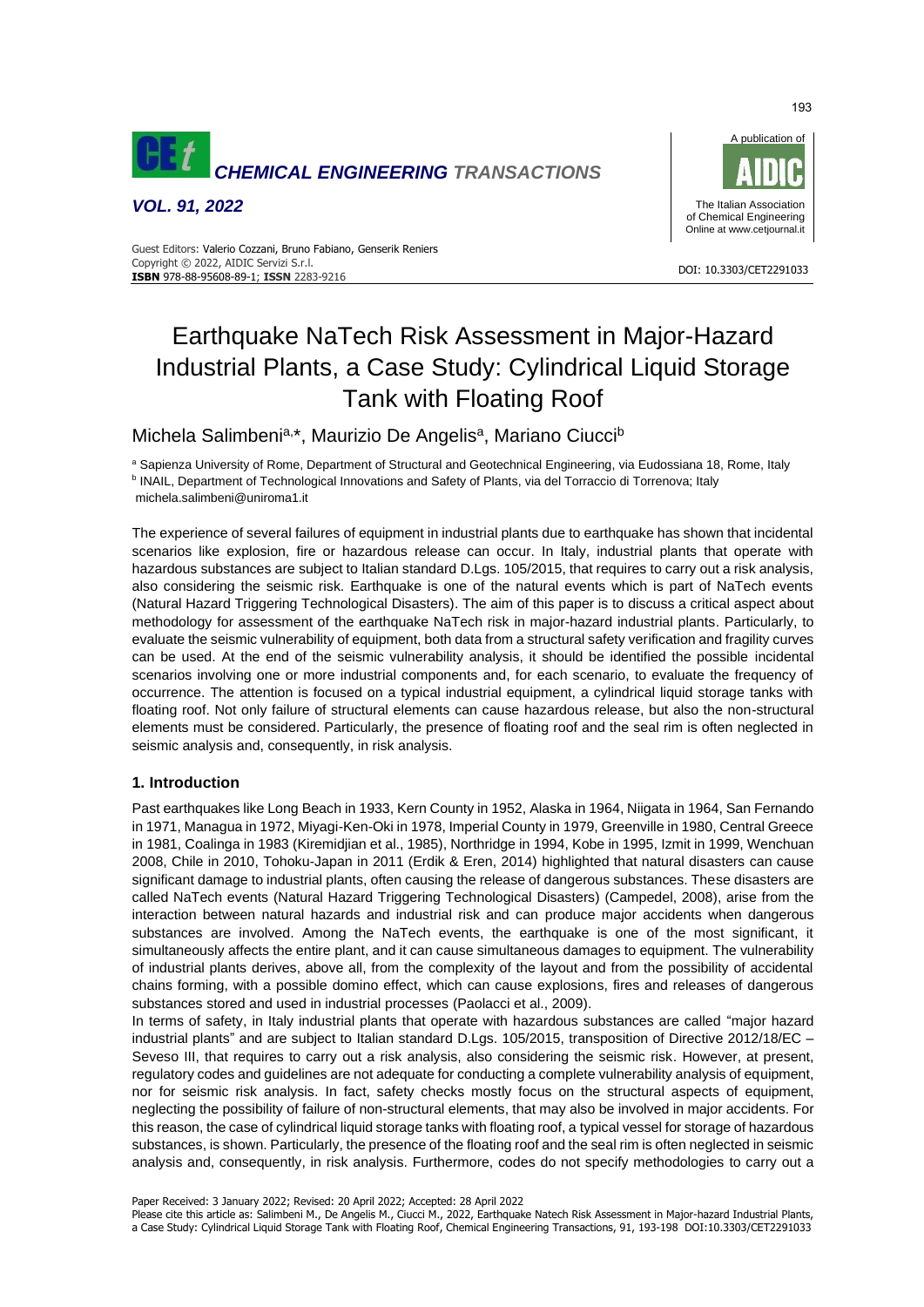risk analysis, which consists of several steps: identification of possible incidental scenarios, estimation of their frequency of occurrence, assessment of consequences and introduction of mitigation strategies. Thus, a methodology is presented in a preliminary assessment of frequency of occurrence of incidental scenarios involving hazardous substances. The focus is on assessing the seismic vulnerability of the equipment as part of the seismic risk analysis, taking into account the security requirements of the codes. Fragility curves, a commonly used tool for the assessment of vulnerability in probabilistic terms, can be constructed using different approaches, but they should always take into account the real conditions of the structure.

# **2. Cylindrical liquid storage tanks with floating roof**

# **2.1 Basic operation**

Liquid products that produce a lot of gas or vapor are stored in vertical cylindrical tanks with floating roof: the roof is located on the surface of the product and can slide vertically along the shell for product inlet / outlet. So, the floating roof reduces the product losses and the potential for explosions in the vapor space and eliminates the possibility of boilover. The floating roof is a circular steel structure equipped with floating caissons that allow it to float above the product stored in a closed or open tank. Generally, the overall diameter of the floating roof is about 400 mm smaller than the inside diameter of the tank. The space between the outer edge of the roof and the inside of the tank shell is closed by means of a flexible sealing system, which also allows the position of the roof in the tank to be centralized. There are two main types of a floating roof, single pontoon, and double pontoon. The single pontoon roof is the most common type of floating roof, owing its buoyancy to an outer annular pontoon divided radially into compartments. The central part is formed by a membrane of steel plates welded together and connected to the inner edge of the caissons. The double pontoon roof consists of an upper and lower steel membrane separated by a series of radially divided circumferential stiffeners. The single pontoon roof is considerably more deformable than the double pontoon. Also, some elements are required for the functionality of the tank, such as flexible piping systems, edge vents, rain drainage system, roof supports, guide pipe, stilling pipe and floating roof sealing system (Long & Gardner, 2004).

#### **2.2 Dynamic behavior**

The dynamic behavior of an atmospheric tank is essentially related to earthquake-induced dynamics of the fluid. Given a cylindrical tank with a vertical axis subject to horizontal acceleration at the base, the fluid in motion exerts a hydrodynamic pressure on the tank that can be conveniently divided into three components (Rammerstorfer et al., 1990):

- Hydrodynamic pressure due to the acceleration of the ground considering the rigid tank, called "impulsive"
- Hydrodynamic pressure due to the oscillatory motion of the fluid surface, known as "sloshing" or "convective"
- Hydrodynamic pressure due to the flexibility of the tank walls, called "flexible".

Tanks are geometrically characterized by the aspect ratio  $s = H/R$ , where H is the filling height and R the radius of the tank; in particular, the convective modes depend exclusively on the geometry of the tank. Tanks with floating roofs are considered as squat structures, with  $s$  between 0.3 and 1.5. For such values of  $s$ , the flexible component of the hydrodynamic pressure is not significant, while the convective component cannot be neglected (Fischer & Rammerstorfer, 1999).

#### **2.3 Typical seismic damages**

Several failures to tanks with floating roof are caused by an earthquake and they depend on the impulsive and convective components of the fluid motion. Damage due to the impulsive component mainly involves the structural elements:

- Elephant's foot buckling. The deformation is a consequence of the phenomenon of elasto-plastic instability, which occurs when the stress state of the wall is such that the steel is close to yield stress; the circumferential stresses, together with the vertical compression stresses, increase due to the combined action of hydrostatic force and overpressures caused by the earthquake, until, at the bottom, local instability is produced, which manifests itself through the bulge of the wall itself.
- Diamond buckling. The phenomenon of elastic buckling occurs when the vertical stress exceeds the critical value of the vertical membrane stress, depending on the axial compressive forces developed at the generic meridian line, due to the weight of the tank walls and the roof, in addition to the increase given by the seismic action.
- Uplifting of the bottom and its consequences, such as failure of welded connection between bottom and shell in non-anchored tanks, failure of the anchorage system if present, breakage at the inlet / outlet pipes.

The convective component, on the other hand, is responsible for damage to the upper part of the shell and the roof of the tank, such as excessive deformation, buckling of inner and outer rim of the pontoon (Yamauchi et al.,

194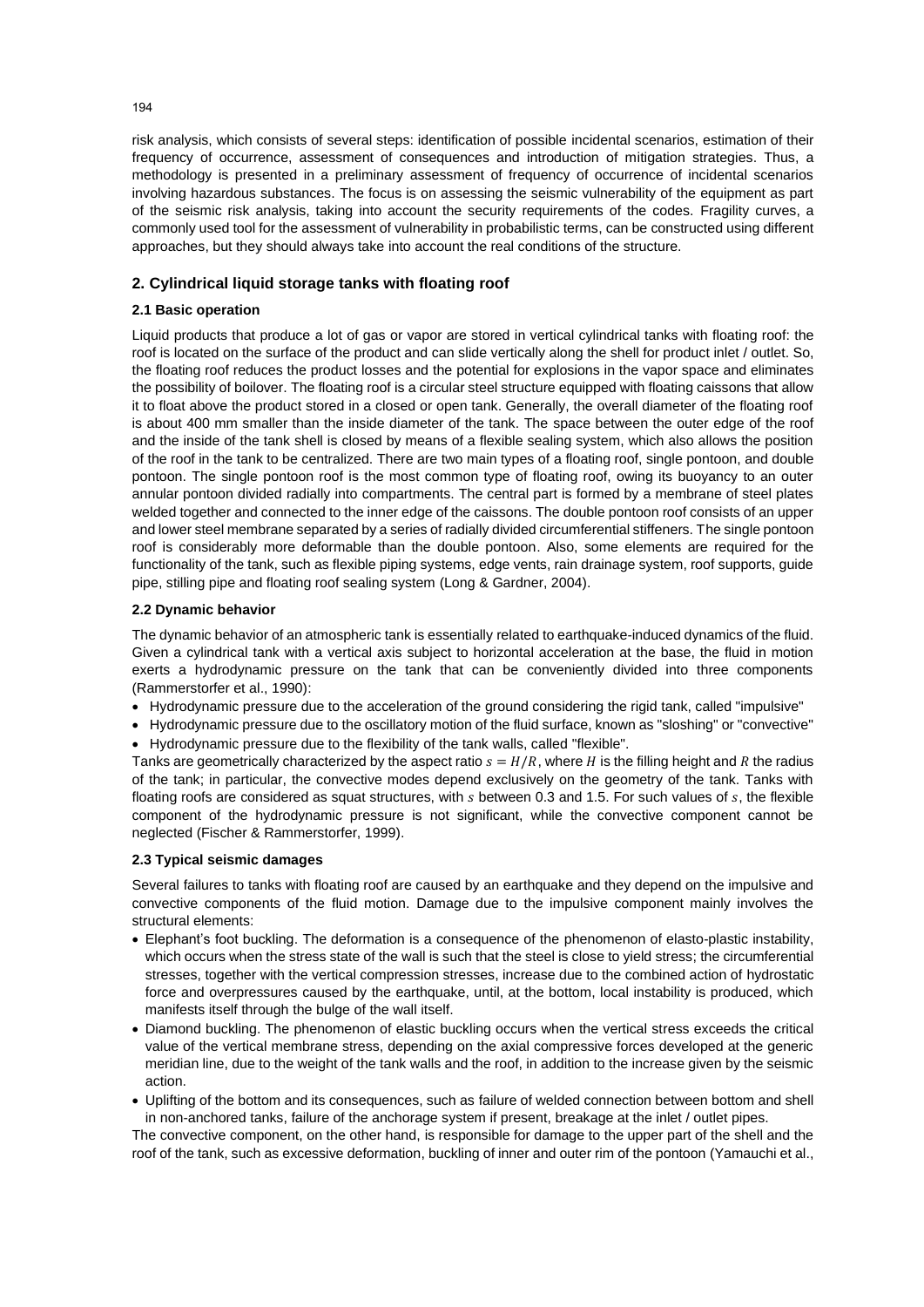2006), tilting and sinking of the roof. In particular, the failure of the floating roof and, above all, of the nonstructural elements connected to it (e.g.: roof sealing system, rainwater drainage systems, safety systems), can lead to the leakage of hazardous substances, pollutants and flammable substances, with the possible triggering of fires and explosions; in addition to the combustion of spilled substances, a fire can be triggered by repeated impacts between the floating roof and the shell (Hatayama, 2008), due to the failure of seal system.

Therefore, damage related to the convective component of fluid motion is the most involved in accidents that can become major.



*Figure 1: a) tilting of floating roof and burned tank (Hatayama, 2008), b) buckling of inner pontoon, c) buckling of outer pontoon (Yamauchi et al., 2006)*

# **3. Seismic risk analysis**

Risk analysis is the process by which all internal and external hazards associated with industrial activity and conditions that may lead to accidental events with harmful consequences for people, the environment and property are identified. Plants where dangerous substances are involved in industrial processes are defined as "major hazard industrial plant".



*Figure 2: Methodology for seismic risk analysis for major hazard industrial plants*

Risk analysis is based on a probabilistic approach, since the random variables involved in the assessment of major accidents; risk is generally defined as the probability of a given event occurring in a given period and under specific circumstances. At present, standards and guidelines do not specify clear methodologies to carry out a risk analysis related to hazardous substance release, due to the occurrence of a leak/break/failure of an equipment. A common methodology for the seismic risk assessment in major hazard industrial plants is shown in Figure 2. The first step is to characterize both the seismic event, in terms of site hazard, and the behavior of equipment, to evaluate the seismic vulnerability, both by the safety checks from the regulatory codes and by fragility analysis. Once the critical structural and non-structural elements have been identified, possible accident scenarios involving hazardous substances can be identified. This can be carried out using various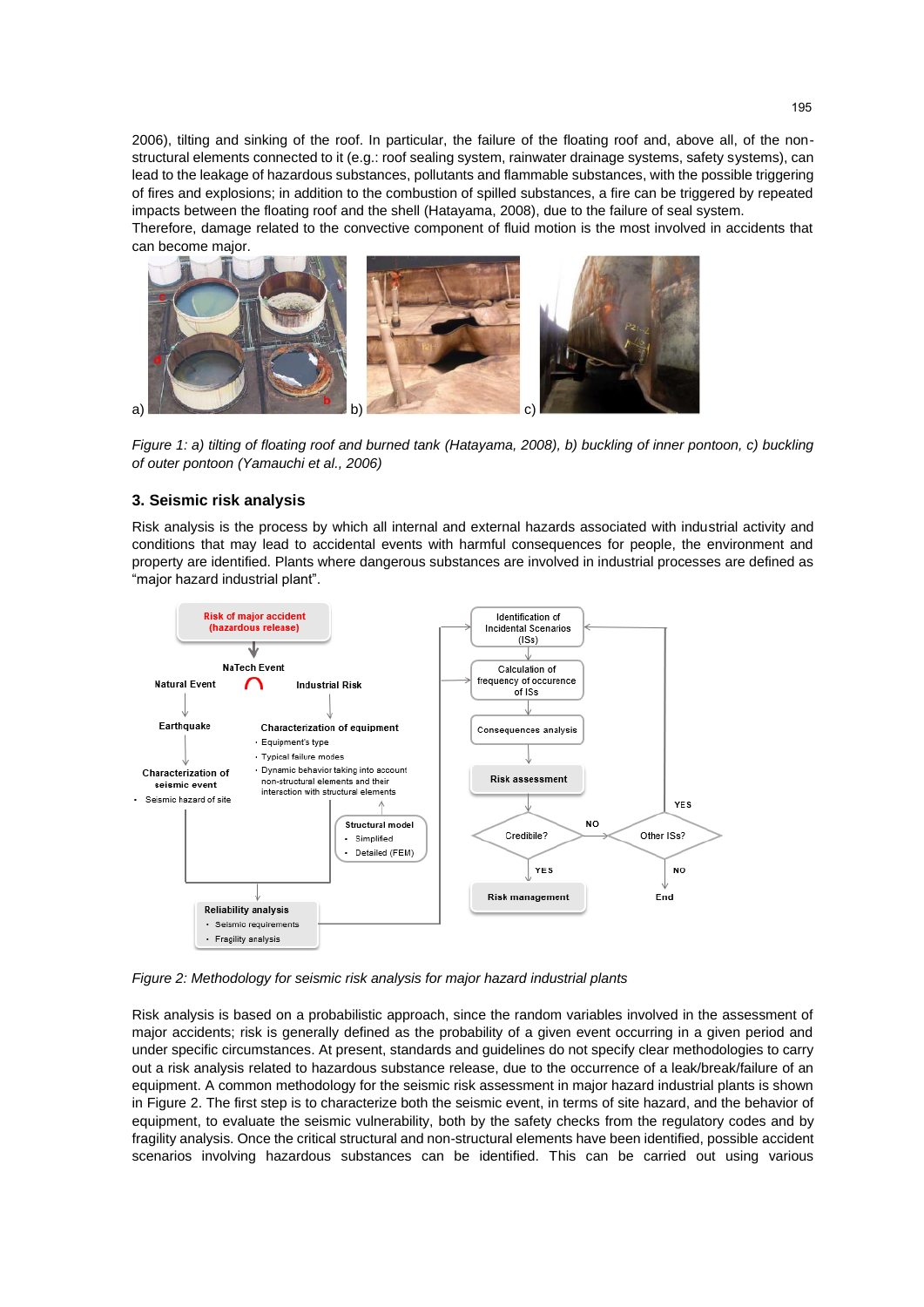complementary techniques, such as historical analysis, checklists, what-if analysis, HazOp analysis, failure modes and effects analysis or random failure analysis. Then, two analyses are required to identify the expected frequency of an incidental scenario:

- Fault Trees Analysis (FTA) aims to assess the expected frequency of the incidental scenario starting from the causes and prevention interventions. FTA involves the construction of a logical decision tree using initiator events, enabler events and logical gates linking the various events. The values to be assigned to the causes must be expressed in occasions/year.
- Event Trees Analysis (ETA) aims to assess and assign an expected frequency to all possible event evolutions, also considering protection interventions.

Subsequently, the calculation of consequences is carried out from a set of boundary conditions, some defined by the codes and others to be identified for each individual industrial site or at the level of an individual scenario. The final objective of a risk analysis is to quantify the risk and, if this is not considered acceptable, to reduce it through some improvements.

#### **4. Fragility curves**

## **4.1 Definition**

The fragility function represents the probability that the seismic demand ( $D_{\text{EDP}}$  – demand in term of an Engineering Demand Parameter) on a building exceeds the Limit State  $(LS)$  as an undesirable condition for a specific Intensity Measure  $(IM)$ . There are three methods for deriving fragility curves (Porter, 2021):

- The empirical / observational approach allows to derive fragility curves through statistical procedures that describe the probability of experiencing or exceeding a particular level of damage as a function of earthquake intensity (Lallemant et al., 2015). In the past, fragility curves have been developed using relatively small data sets. However, the number of samples is known to affect the reliability of the fragility estimate. In the case of empirical data, this problem is much more emphasized due to measurement errors, the indirect nature of the observations and various uncertainties affecting the information.
- The analytical approach allows to develop case specific fragility curves based on the results of structural analyses carried out on an appropriate model of the structure. The analysis may be carried out by different methods. The behavior of the structure is a function of certain vectors of basic variables. These variables determine both the seismic demand and the capacity of the structure. Once the limit function, or limit state, has been defined, the probability of exceeding the limit states is calculated (Singhal & Kiremidjian, 1996).
- The approach based on expert opinions or judgements, whereby fragility curves of structures are created by experts judging the probability of failure as a function of seismic intensity.

# **4.2 Literature fragility curves for storage tanks**

O'Rourke and So (O'Rourke & So, 2000) characterized the seismic behavior of cylindrical steel storage tanks by developing fragility curves using a logistic regression analysis of the performance of 397 tanks in 9 earthquakes. The damage states adopted to characterize the damage were in agreement with the damage state description of the HAZUS methodology (FEMA, 2003). Fragility relationships were obtained as a function of aspect ratio and fill percentage. The American Lifeline Alliance (ALA, 2001) obtained the fragility curves using a larger data collection, including 532 tanks exposed to 21 earthquakes. Least squares regression was used to estimate the median acceleration to reach a particular damage state and the associated lognormal dispersion parameter. The influence of the fill level and the anchorage was also studied. Berahman (Berahman & Behnamfar, 2007) analyzed steel storage tanks with a fill level greater than 50% from the ALA database and calculated the seismic fragility of unanchored tanks by adopting a Bayesian approach, adopting ALA damage states. In (Salzano et al., 2003) empirical fragilities in terms of content release intensity, adopting Probit Analysis, is presented. In this case, the authors divided the tanks of the same database of the previous works into release states, depending on the loss of contents caused by damage. Although the various works agree that the higher the fill level, the lower the median acceleration required to reach a certain damage state, and that anchored tanks perform better overall than non-anchored tanks, past databases have contained relatively small numbers of samples. Furthermore, the development of the fragility curves was based on the use of damage matrices, in which the tanks were divided into PGA ranges and the value of the dispersion parameter was defined *a priori*. The advantages of using the empirical/observational approach are the immediate applicability, so they don't need to build a structural model or carry out heavy analysis, and they are based on a few macroscopic parameters; on the other hand, there are the limited availability of meaningful data, the subjectivity for the assignment of damage state, the impossibility to distinguish the influence of different damage mode (for structural or non-structural element), the difficulty in assessing the influence on damage of actual building conditions and boundary conditions and also it's not easy to deduce the influence of dimensional or structural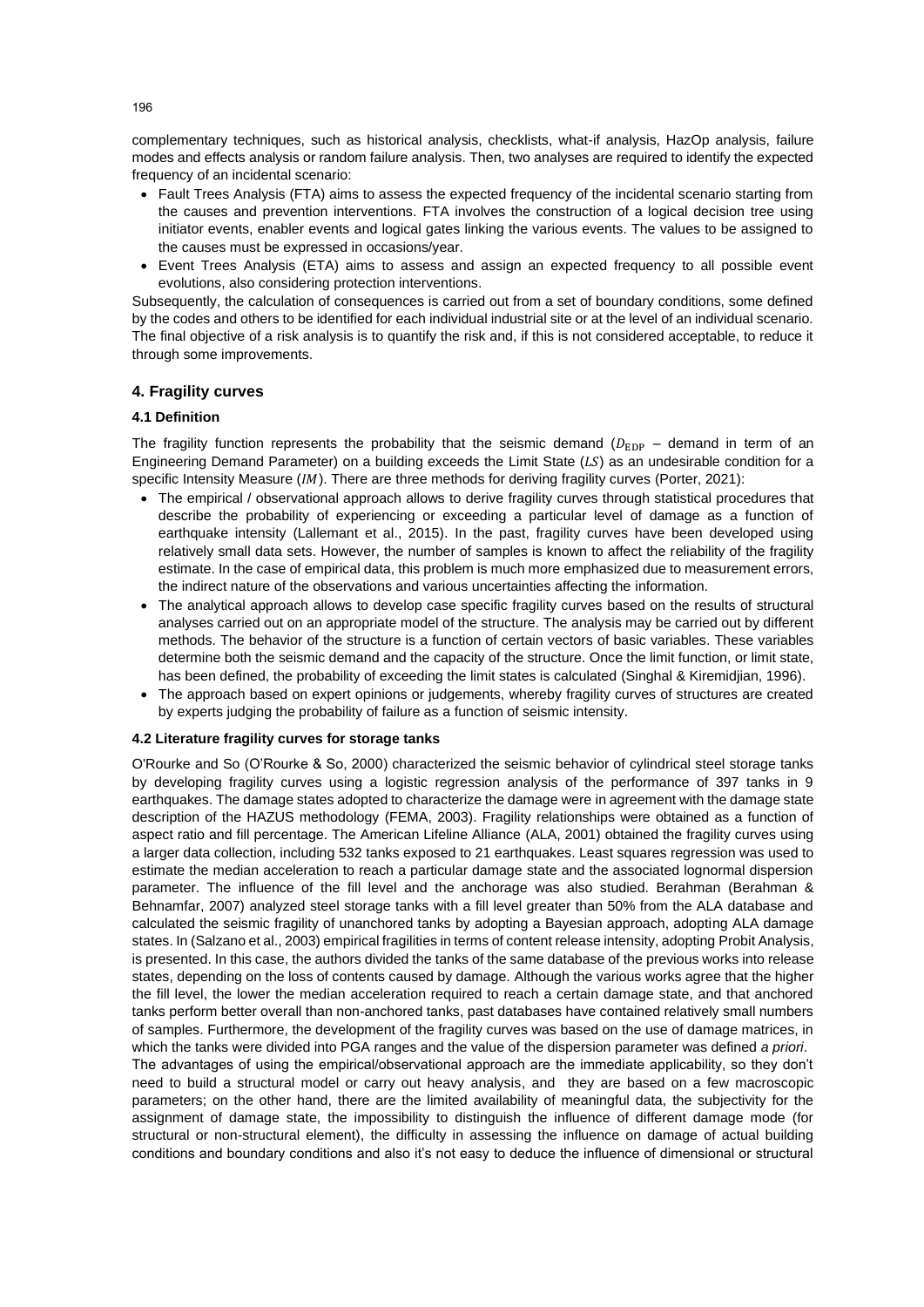parameters. In the light of these considerations, the empirical/observational approach clashes with a high degree of dispersion, which leads to poor interpretability and usability of the results. Finally, fragility curves are not available in the literature for all types of industrial equipment.

#### **4.3 Analytical fragility curves**

For analytical fragility curves, the following aspects should be taken into account:

- Real structural state. The real condition of the structural and non-structural elements of equipment must be considered. Fabrication defects, inadequate maintenance, ageing and degradation of materials may lead to structural performances that can be significantly different from those of newly built structures. A meaningful indication is provided by results of assessment of safety requirements according to the regulatory codes.
- Structural model.
- Types of structural analysis and related seismic input
- Damage or limit state. The effects of seismic actions are often correlated to damage, according to HAZUS damage categories (FEMA, 2003) or damage states are determined on the basis of the ranges of EDP values adopted for the description of a particular damage mode (Paolacci et al., 2015).
- Damage-related EDP. If damage states are determined based on value ranges of an EDP, the EDP that best describes the specific damage mode must be identified.
- Input intensity measure
- Probability distribution for the random variables of interest. The most common form of a seismic fragility function (but not universal, best, or always correct) is the lognormal cumulative distribution function (CDF). The lognormal distribution is usually used because of the simple and parametric form, so for the distribution of a random variable the mean and standard deviation must be estimated, also it has been widely used for several decades in earthquake engineering and it is often a reasonable fit to the observed distributions of the quantities of interest. It is of the form

$$
P[D_{EDP} \ge LS|IM] = 1 - \Phi\left[\left(\ln(LS_m) - \ln(D_m)\right)/\beta_d\right] \tag{1}
$$

where  $P[A|B]$  is the probability that A is true given that B is true,  $D_{EDP}$  is the damage state of a particular component,  $LS_m$  is the estimated mean of the parameter D that results in the damage state or boundary state, *IM* is the random seismic intensity, referred to as EDP,  $x$  is a particular value of  $X$ , therefore free of uncertainty,  $\Phi$  is the standard cumulative normal distribution function, *ln* is the natural logarithm,  $D_m$  is the average structural capacity to resist damage state  $d$ ,  $\beta_d$  is the standard deviation of the natural logarithm of the structural capacity to resist damage state  $d$ .

#### **4.4 Simplified analytical fragility curves**

In order to reduce computational burden, only for a preliminary evaluation of the seismic fragility, it is possible to make specific fragility curves for a construction considering the current geometric-mechanical conditions (e.g.: variation of resistant area, mechanical quality of the material, etc...), by performing linear static analyses. In fact, subjecting the model of the structure into equivalent static action with increasing seismic acceleration in a sufficiently wide range of values, one obtains the pairs of points  $(Im_i, D_i)$ , to be intended IM as the spectral acceleration associated with the first period of vibration of the structure. If seismic capacity and seismic demand acting on the structure follow a lognormal probability distribution, the pairs of points  $(IM_i, D_i)$  are arranged, on the bilogarithmic plane, along a straight line with slope  $m$  and intercept  $q$ . Performing, then, a linear regression operation, we obtain the average demand on the structure as

$$
D_m = a (I M)^b \tag{2}
$$

where  $a$  and  $b$  are the linear regression coefficients on the logarithmic plane of the pairs of points  $(IM_i, D_i)$ 

$$
\begin{array}{l}\n a = e^q \\
b = m\n\end{array} \tag{3}
$$

Defining the EDP value associated with the LS, we obtain  $LS_m$ , i.e., the threshold limit for the EDP beyond which the undesired condition occurs. Having performed linear static analyses and having defined  $LS_m$  in a "deterministic" way, no uncertainties were introduced in the model, i.e., neither the randomness of the seismic demand nor that of the structural capacity was considered. As a first step, a total uncertainty  $\beta_d$  can be introduced such that It's respected the principle that, because of the use of static analysis in a linear field for the definition of the average demand on the structure conditional on the seismic intensity measurement, the total uncertainty will be larger the more severe the damage condition considered. In addition, in order to consider the real geometrical and mechanical conditions of the structure, it is appropriate to realize several fragility curves,

 $(3)$